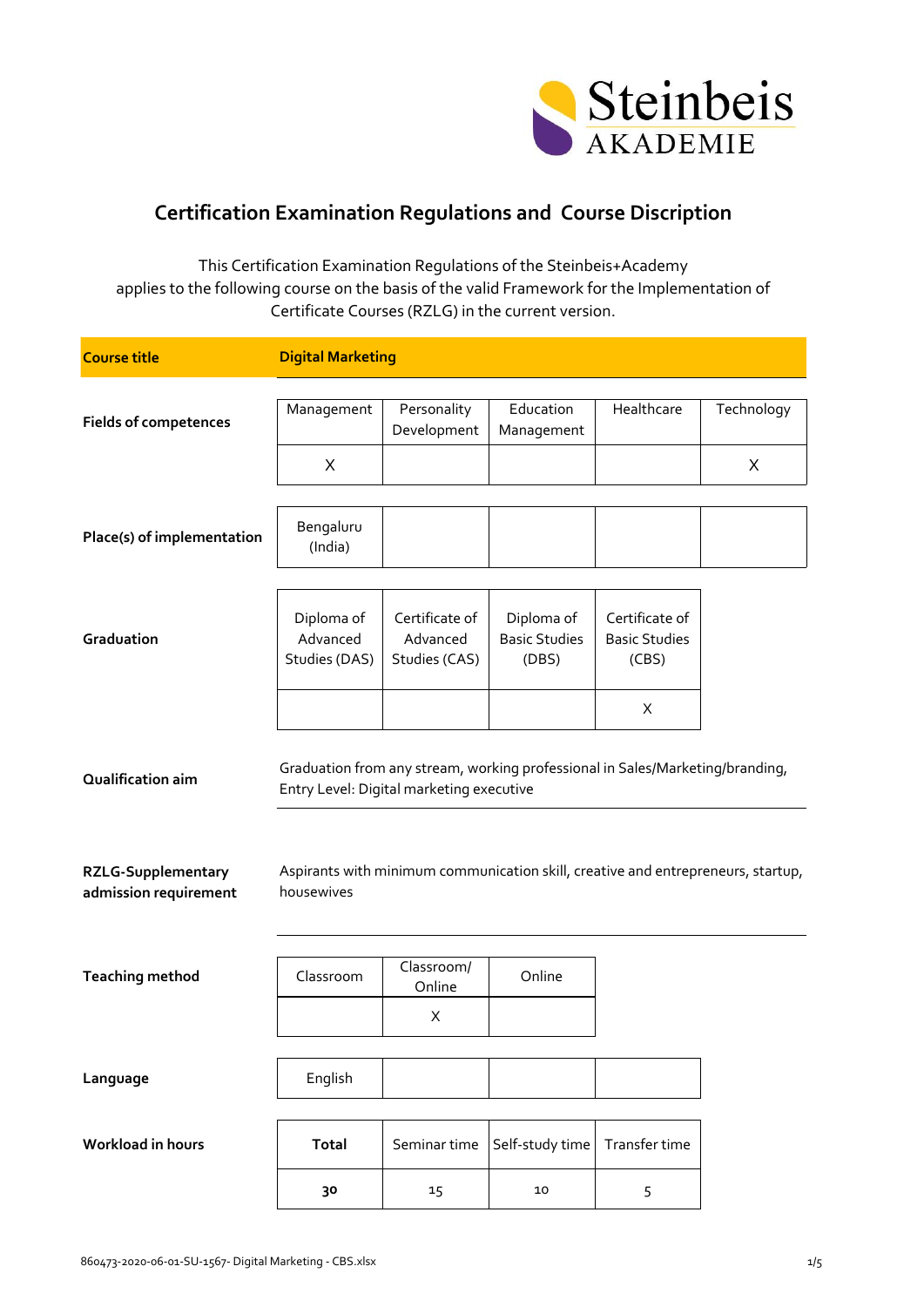

**Type of performance records (LNW)**

| Examination<br>(K) | Presentation/<br>oral<br>examination<br>(P | Case (C) | Transfer<br>papaer (TA) | Project study<br>paper (PSA) |
|--------------------|--------------------------------------------|----------|-------------------------|------------------------------|
| Χ                  |                                            |          |                         |                              |

## **Contents**

| <b>Modules</b> | <b>Key topics</b>                                                                                                                                                                                                                                                                                                                                                                                                                                                                                                                                                                                                                                                                                                                                                                                                                                                                                                                                                                                                                                                                                                                                                                                                                                                                                                                                                                         | Seminar<br>time/h |
|----------------|-------------------------------------------------------------------------------------------------------------------------------------------------------------------------------------------------------------------------------------------------------------------------------------------------------------------------------------------------------------------------------------------------------------------------------------------------------------------------------------------------------------------------------------------------------------------------------------------------------------------------------------------------------------------------------------------------------------------------------------------------------------------------------------------------------------------------------------------------------------------------------------------------------------------------------------------------------------------------------------------------------------------------------------------------------------------------------------------------------------------------------------------------------------------------------------------------------------------------------------------------------------------------------------------------------------------------------------------------------------------------------------------|-------------------|
| Introduction   | What is Digital Marketing?; How is it different<br>from Traditional Marketing?; Nomenclature<br>used in the field of Digital marketing; How is<br>search engine important for companies?; How<br>can search engine impact the brand and sales of<br>a company?; What are Keywords and its types?;<br>Use of KW Finder Tool (Basic Keyword Research,<br>Search Volumes); Case Studies on Search Engine<br>for Different businesses or different sectors;<br>Different types of domains, hosting service<br>providers; DNS Servers; Purchase of Domain and<br>Hosting for setting up a business; Setting up<br>CPanel for hosting space; What is a Content<br>Management System (CMS)?; What are the<br>types of CMS; Choosing the right CMS for<br>building a website for your niche; Why<br>Wordpress is Chosen for majority of website<br>building (Case Study);<br>Creation and Structuring of a Wordpress<br>website; Installation of Optimal SEO Plugins on<br>Wordpress; Exploration of Different Theme<br>Service Providers (Free+ Paid); Basic Content<br>Writing for a website; Basic Structuring of a<br>Website; UI enhancement in Wordpress Website;<br>3rd Party API Integrations; Creation of Free<br><b>Business Emails with your Domain Service</b><br>Provider; Use of Additional CSS in Wordpress<br>and Setup of Permalinks; Usage of Basic<br>Settings; What Runs Tool | $\overline{2}$    |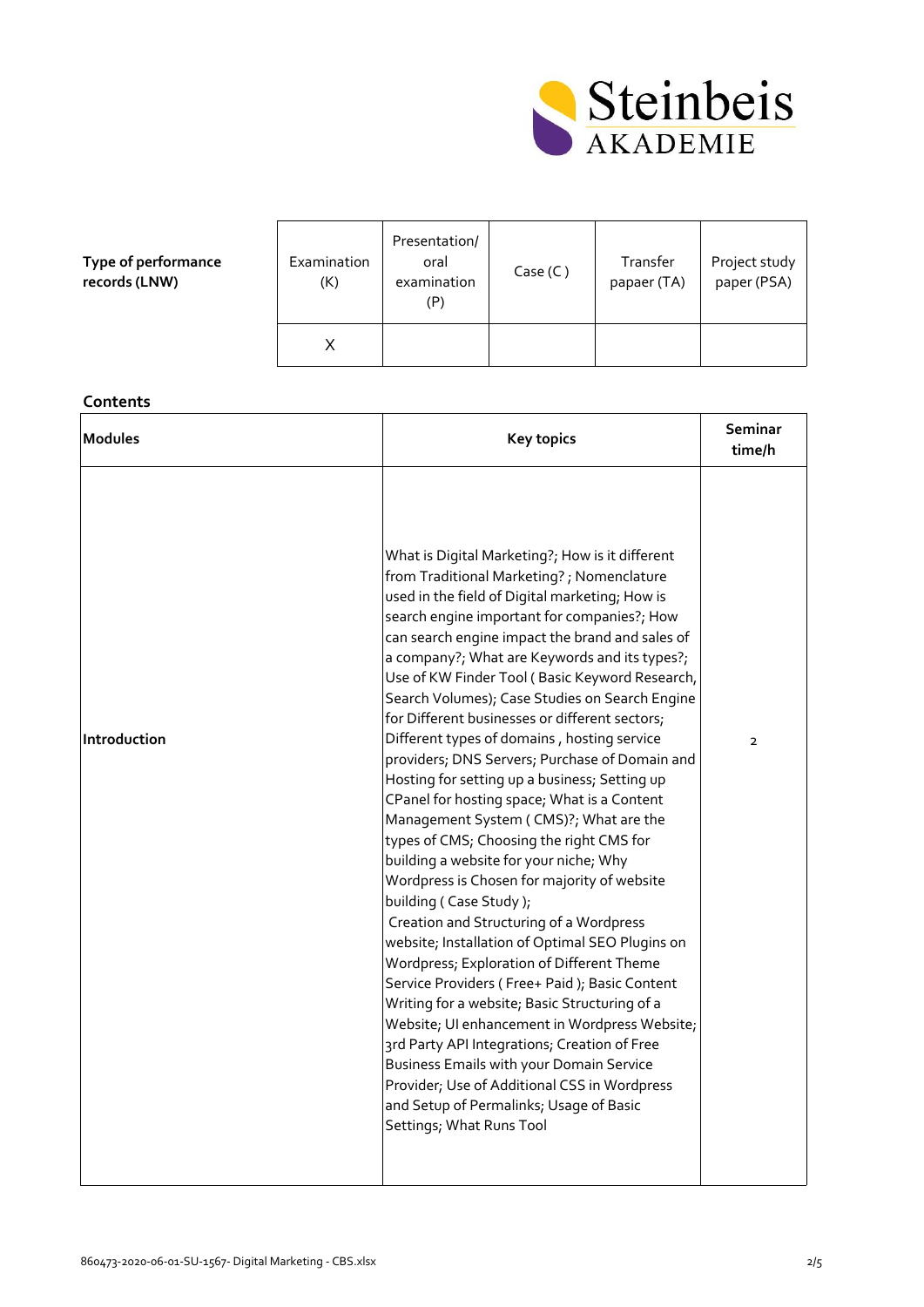

| SEO-I             | Site Structure Analysis (Case Studies Included);<br>Website SEO Checker; Site Audit- Auto &<br>Manual Method; Tool Method (Free + Paid);<br>Woo Rank and SEO Profiler Tools; Ahrefs; What<br>is Google Search Console; Importance of<br>Crawlers and Indexing; Linking your website with<br>Google Search Console; Overview of Google<br>Search Console; Discussion on Site Maps;<br>Robots.txt files; Generation and Setup of<br>Different Site Maps (XML, HTML, Image and<br>Video Site Maps); Setup of Robots.txt in Google<br>Search Console; Discussion on the Importance of<br>Content in Website; Best Practices used for<br>content creation (Keyword Density, Keyword<br>Proximity ); Creation of Meta Tags (Titles,<br>Description and Meta Keywords ); Importance of<br>Header Tags and its Setup; Image Tags Setup;<br>Importance and Setup of Internal linking; Setup<br>of Canonical Links; Internal Navigation; Types of<br>Error Pages in a Website; Broken Links; Use of<br>301 Redirection in a website; Importance of 404<br>error page and setup; Breadcrumbs<br>optimization; Obtaining SSL certificate for your<br>website; Search Operators; Small SEO Tools | $\mathbf{2}$ |
|-------------------|-------------------------------------------------------------------------------------------------------------------------------------------------------------------------------------------------------------------------------------------------------------------------------------------------------------------------------------------------------------------------------------------------------------------------------------------------------------------------------------------------------------------------------------------------------------------------------------------------------------------------------------------------------------------------------------------------------------------------------------------------------------------------------------------------------------------------------------------------------------------------------------------------------------------------------------------------------------------------------------------------------------------------------------------------------------------------------------------------------------------------------------------------------------------------------------|--------------|
| <b>ALGORITHMS</b> | Google Algorithms (Case Studies Included);<br>Moz Algorithm Updates; Bing Algorithms; How<br>to keep up to date with Search Engine Updates;<br>Introduction to Content Marketing; Article<br>Writing; PR Writing; Preparation of PPT and<br>PDF; Guest Blogging; Classified Content<br>Creation                                                                                                                                                                                                                                                                                                                                                                                                                                                                                                                                                                                                                                                                                                                                                                                                                                                                                     | $\mathbf{1}$ |
| Certifications:   | Hubspot Content Marketing certification                                                                                                                                                                                                                                                                                                                                                                                                                                                                                                                                                                                                                                                                                                                                                                                                                                                                                                                                                                                                                                                                                                                                             | $\mathbf{1}$ |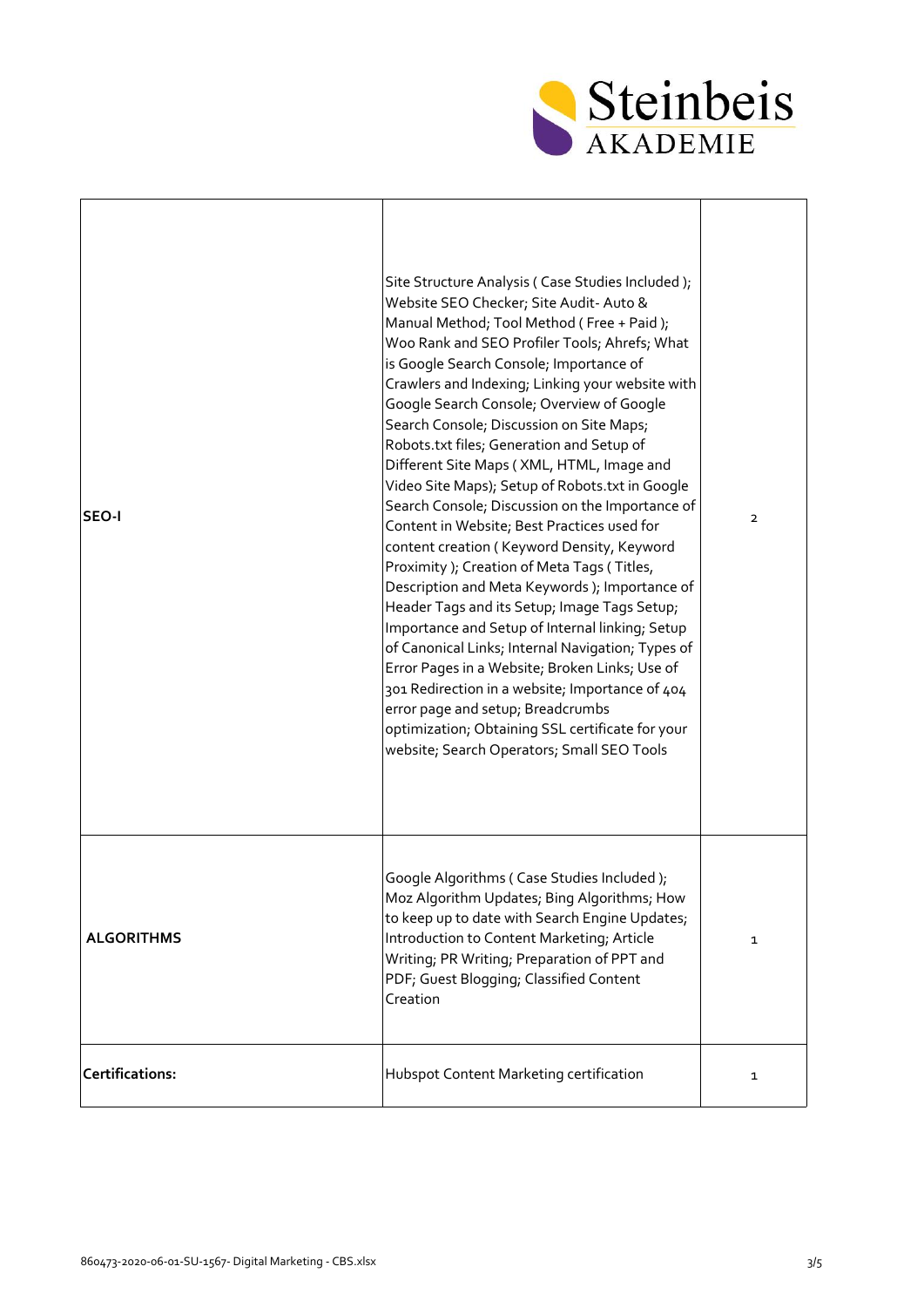

| SEO - II                                      | White hat SEO practices; Grey hat SEO<br>practices; Black hat SEO; White and Grey hat<br>SEO practices; What are backlinks and how are<br>they useful; Overview on Types of Backlinks;<br>How to increase traffic and Search engine<br>rankings by Link Building; What are submissions;<br>Types of Submissions; Directory Submissions;<br>Forum Creation / submissions; Blogs Creation,<br>Posting and Commenting; Blog Post Message<br>Creation and Submission; Articles Submissions;<br>Press Release Distribution; Newsletter posting;<br>Forums Posting and Comments; Image<br>Submissions; PDF/PPT Submission; Web 2.0;<br>Link Wheeling; Favicons Creation; B2B Posting;<br>Social Bookmarking Strategy and<br>Implementation; Social Networking; Classified<br>Ad Creation and Submission; Posting in other<br>Content Network; Link Popularity Monitoring<br>and Reporting; Competitor Analysis (Case Study<br>Inclusive ); Podcast Submissions; Video<br>Submissions; Pinging Tools (One Hour Indexing, | $\overline{2}$ |
|-----------------------------------------------|-------------------------------------------------------------------------------------------------------------------------------------------------------------------------------------------------------------------------------------------------------------------------------------------------------------------------------------------------------------------------------------------------------------------------------------------------------------------------------------------------------------------------------------------------------------------------------------------------------------------------------------------------------------------------------------------------------------------------------------------------------------------------------------------------------------------------------------------------------------------------------------------------------------------------------------------------------------------------------------------------------------------|----------------|
|                                               | Small SEO Tools, Index Kings); GT Metrix;<br>Pingdom Tools; Google Page Insights; Advanced<br><b>SEO</b>                                                                                                                                                                                                                                                                                                                                                                                                                                                                                                                                                                                                                                                                                                                                                                                                                                                                                                          |                |
| <b>Snippets</b>                               | What are Snippets?; Types of Snippets; How to<br>increase traffic to a Website Using Rich Snippets                                                                                                                                                                                                                                                                                                                                                                                                                                                                                                                                                                                                                                                                                                                                                                                                                                                                                                                | $\mathbf{1}$   |
| Schema                                        | What do you mean by Schema; Importance of<br>Schema Setup; Types of Schemas; Checking of<br>Schema; Setup file using Google Page Insights                                                                                                                                                                                                                                                                                                                                                                                                                                                                                                                                                                                                                                                                                                                                                                                                                                                                         | $\overline{2}$ |
| Header and Footer Optimization of Web<br>Page |                                                                                                                                                                                                                                                                                                                                                                                                                                                                                                                                                                                                                                                                                                                                                                                                                                                                                                                                                                                                                   | $\mathbf{1}$   |
| <b>Backlink Audit</b>                         | What do you mean by Backlink Auditing;<br>Importance of Backlink Audit; What do you<br>mean by Disavowing; Various tools for Auditing<br>Backlinks; Various Toxic Markers; Setup of<br>Disavow file; Uploading a Disavow file                                                                                                                                                                                                                                                                                                                                                                                                                                                                                                                                                                                                                                                                                                                                                                                     | $\mathbf{1}$   |